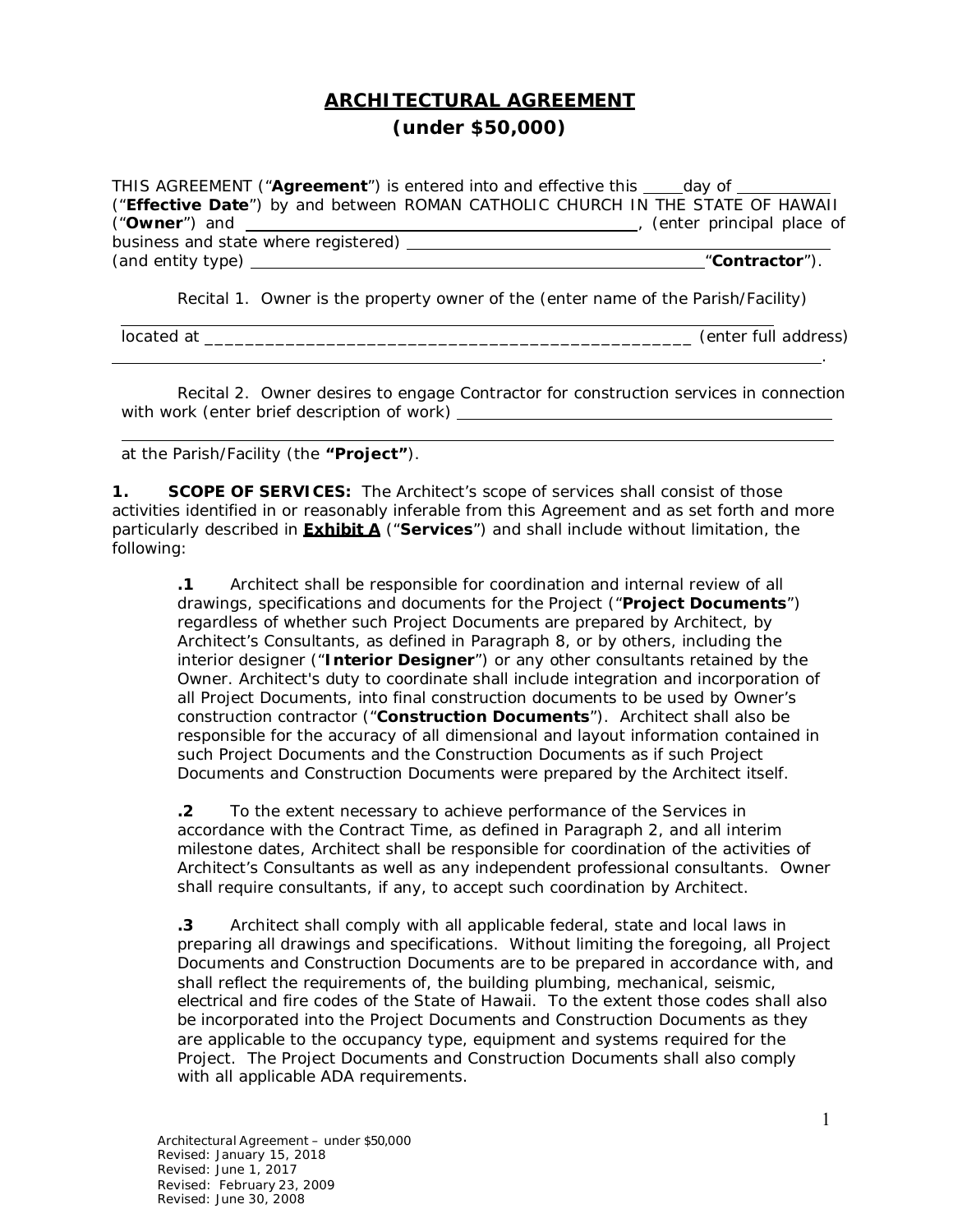**.4** Architectural design shall incorporate Building Green and Sustainability best building practices as well as guidance provided for persons with disabilities by the *Pastoral Statement of U.S Bishops on People with Disabilities.* The complete document is available at http://www.usccb.org/beliefs-and-teachings/whatwe-believe/catholic-social-teaching/upload/Pastoral-Statement-of-U-S-Catholic-Bishopson‐Persons‐with‐Disabilities.pdf

**.5** Architect will design the Project in accordance with Roman Catholic Church Standards as referred to in the USCCB document Built of Living Stones: Art, Architect and Worship, within the approved estimated budget, provided by Owner, during each phase of the Services. All redesign work required to meet the approved budget will be performed at Architect's expense and with no additional cost to Owner.

**.6** Architect shall promptly furnish Owner with the originals of all Project Documents and Construction Documents.

**.7** Upon substantial completion and final completion of the work by Owner's contractor, the Architect shall certify to Owner that to the best of Architect's knowledge and belief, contractor's work is in compliance with the Construction Documents.

**2. PROJECT SCHEDULE:** Owner has provided Architect with a schedule for the Project, which is attached hereto as **Exhibit A** ("**Project Schedule**"). Architect shall commence promptly and pursue diligently completion of its Services within the time parameters, including all interim milestone dates, set forth in the Project Schedule ("**Contract Time**").

**3. CONTRACT PRICE:** In consideration for the Services, Owner shall pay Architect, in the amount not to exceed, \_\_\_\_\_\_\_\_\_\_\_\_\_\_\_\_\_\_\_\_\_\_\_\_\_\_\_\_\_\_\_\_\_\_\_\_\_\_\_\_\_\_\_ **Dollars**  ("Contract Price"). The Contract Price shall be paid in accordance

with **Exhibit A**. Except for Reimbursable Expenses described below, the Contract Price shall be Architect's sole and total compensation for all costs, overhead and profit, including all permits, fees and taxes.

**.1 Reimbursable Expenses:** (with justification) Architect shall invoice all reimbursable expenses at the actual cost, without mark-up, and limited to the following categories of costs ("**Reimbursable Expenses**"):

**.a** Travel and subsistence expenses for out-of-town travel, subject to Owner's approval. Architect shall use best efforts to obtain the lowest costs.

**.b** Costs of postage including the cost of air express mail and delivery services directly required by the Services.

**.c** Costs of long distance telephone communications including facsimile transmissions directly required by the Services.

**.d** All photocopying required in support of the Services.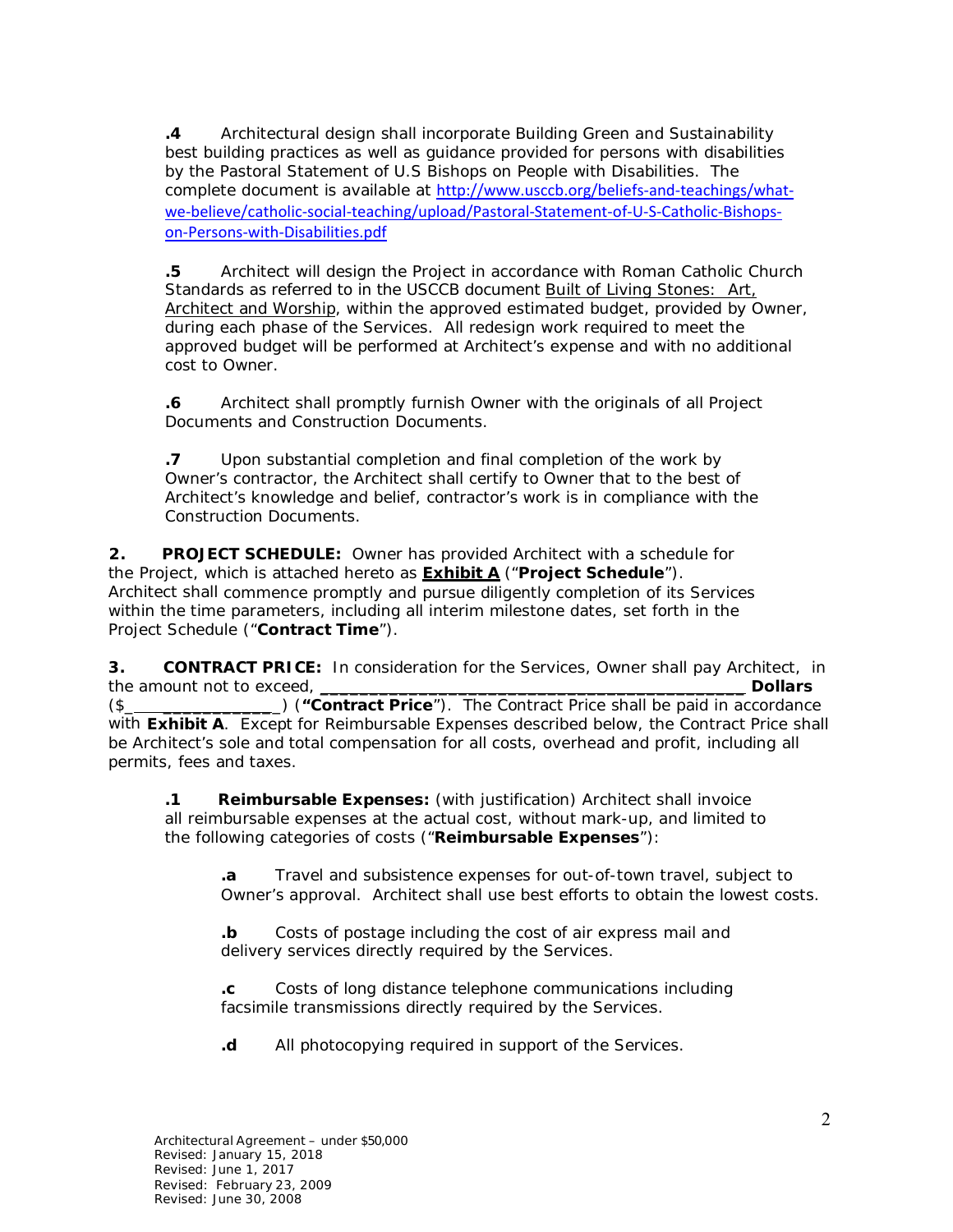**.2 Non-Reimbursable Expenses:** Architect shall not be entitled to receive reimbursement for any cost not specifically and expressly included as a Reimbursable Expense above, including, without limitation ("**Non-Reimbursable Expenses**"):

**.a** Costs of all transportation and subsistence expenses within the metropolitan area of the Project.

**.b** All local telephone communications.

**.c** Costs of computer-aided design software and drafting equipment ("**CADD**") time used in support of the Services.

**.d** Costs of all materials, computer time, data processing and similar expenses incurred in support of the Services.

**.e** Costs of Internet and e-mail access fees and charges.

**4. ADDITIONAL SERVICES:** Architect will be compensated separately for additional services not included in the Services or reasonably inferable from the Agreement ("**Additional Services**"). In no event shall Architect commence any Additional Services without Owner's express prior written authorization. Payment for all Additional Services shall be computed on either: (1) a time and expense basis measured by the hourly rates listed in **Exhibit A** attached hereto, without mark-ups, plus Reimbursable Expenses directly related to such Additional Services, without mark-ups; or (2) on a fixed price basis as may be mutually agreed upon by the parties in advance and in writing.

**5. OWNER'S RESPONSIBILITIES:** Owner shall reasonably provide Architect with information regarding Owner's requirements for the Services and Architect shall be entitled to rely on the accuracy and completeness thereof. Notwithstanding the foregoing, Architect shall promptly report to Owner any error, inconsistency or omission that Architect discovers in any such information.

#### **6. ARCHITECT'S REPRESENTATIONS:**

**.1** Architect represents that it is qualified and experienced in performing substantially the same Services for similar projects and has a current professional license to perform the Services contemplated by this Agreement in the State of Hawaii.

**.2** Architect represents that it is knowledgeable of, and shall comply with, all applicable and non-conflicting federal, state and local laws, codes, ordinances, rules, regulations and current architectural standards applicable to the Project, including but not limited to zoning, environmental, fire and safety codes and ADA requirements.

**.3** Architect acknowledges that preparation of the Construction Documents will be an evolutionary process, and as such, changes occurring from Owner's review, including detailed development of the operational program, the development of interior detailing and final selection of finishes, shall be a part of the Services.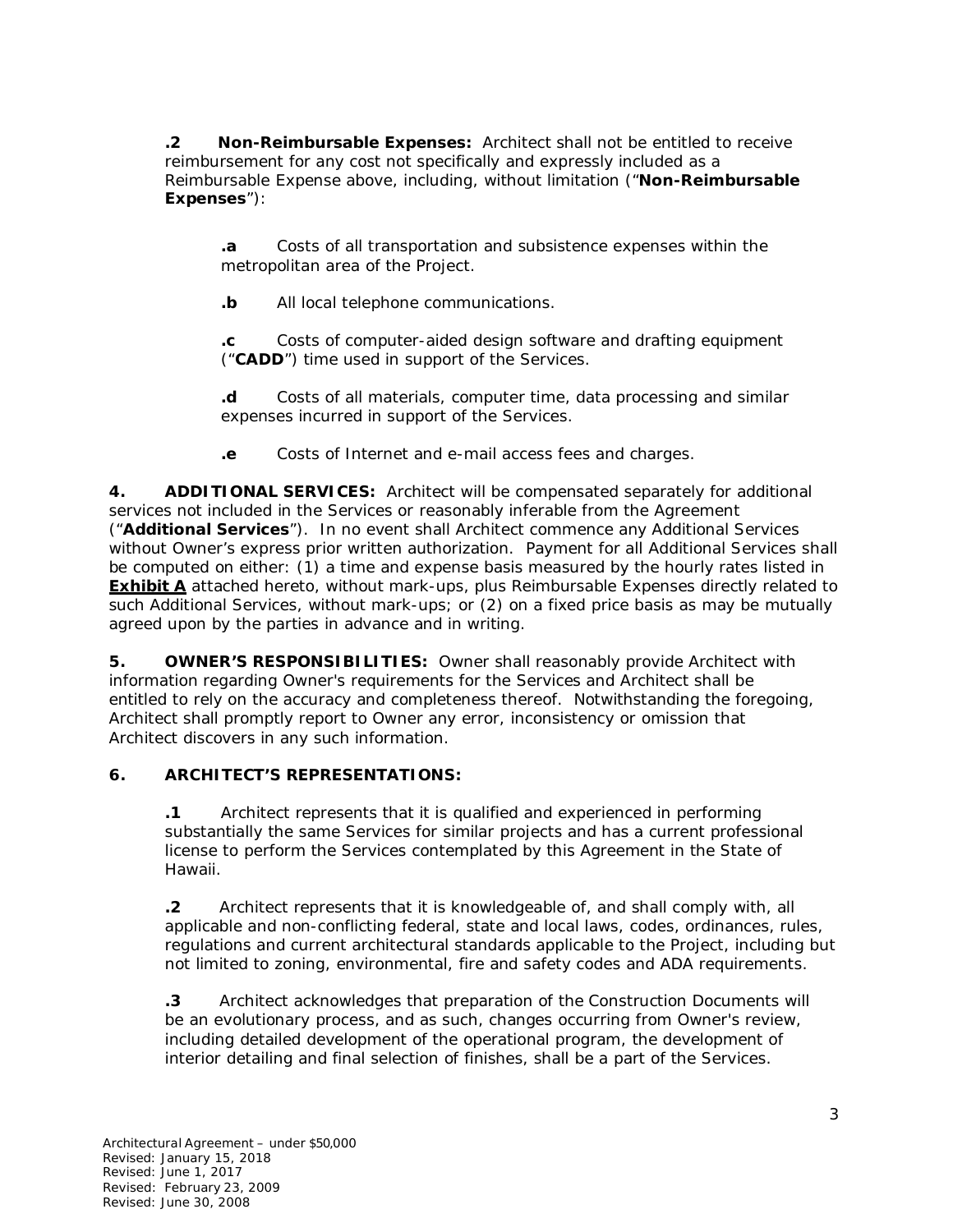**.4** Architect represents that the Services performed pursuant to this Agreement shall be in accordance with Roman Catholic Church Standards, as referred to in paragraph 1.5, and the standards of care applicable to architects who are regularly engaged in providing similar services.

**7. CHANGES:** Owner may, at any time, by written order ("**Change Order**"), make changes in the Services within the general scope of this Agreement. To be effective, a Change Order must be reflected on Owner's standard Change Order form and signed by both parties. Architect shall proceed as directed and such Additional Services shall be compensated as set forth in Paragraph 4. Changes to the Drawings and Specifications because of a lack of sufficient detail are not reimbursable.

**8. CONSULTANTS:** Architect shall retain such professional consultants as may be necessary to fully implement the Services ("**Architect's Consultants**"). The qualifications of Architect's Consultants shall be subject to Owner's review and approval. All agreements between Architect and Architect's Consultants shall be subject to the requirements of this Agreement and such agreements shall expressly so state. Architect shall be fully responsible for the timely and proper performance of Services by Architect's Consultants to the same extent as if all such Services were performed by Architect's own personnel. All costs of Services performed by Architect's Consultants and any sub consultants are included in the Contract Price and shall be paid directly by Architect. Owner may assign a Liturgical consultant when a worship space is part of the design work.

**9. INDEPENDENT CONTRACTOR:** Architect shall act as an independent contractor in providing the Services hereunder. The means and methods Architect employs to provide the Services are matters entirely within its discretion and control in accordance with accepted industry practices. Architect has no authority to act as an agent of Owner. Architect acknowledges and agrees that as an independent contractor, it is solely responsible and liable for performance of all duties, obligations and responsibilities as an employer of individuals hired or retained by Architect to provide services to the Owner hereunder. Those duties, obligations and responsibilities shall include, but are not limited to, recruitment, interviewing, hiring, maintenance of personnel records, compliance with Form I-9 Employment Eligibility Verifications, drug testing, payment of wages, setting wage rates and supervision.

**10. EMPLOYEES:** Owner may, from time to time, establish reasonable rules and regulations relating to standards to be met by Architect regarding the appearance or conduct of employees or agents of Architect employed in connection with the Services provided to Owner. Architect will remove, or cause to be removed, from the Site any persons to whom Owner may reasonably object and will ensure that such person(s) shall not thereafter be employed by Architect in connection with the Services to be provided hereunder.

## **11. AUTHORIZED REPRESENTATIVES:**

## **.1 Owner's Project Manager:** Owner has designated ,

Telephone; example and the E-mail;

as its project director ("**Project Manager**") authorized to represent Owner with respect to the Project.

# **.2 Architect's Project Representative:** Architect has appointed\_\_\_\_\_\_\_\_\_\_\_\_\_\_

\_\_Telephone;\_\_\_\_\_\_\_\_\_\_\_\_\_\_\_\_\_\_\_\_\_E - mail;\_\_\_\_\_\_\_\_\_\_\_\_\_\_\_\_\_\_\_\_\_\_\_\_\_\_to be its representative, who is assigned solely to this Project, and is authorized to act on the Architect's behalf with respect to the Project and whose decisions, notices and directivesshall be binding upon Architect with respect to this Agreement.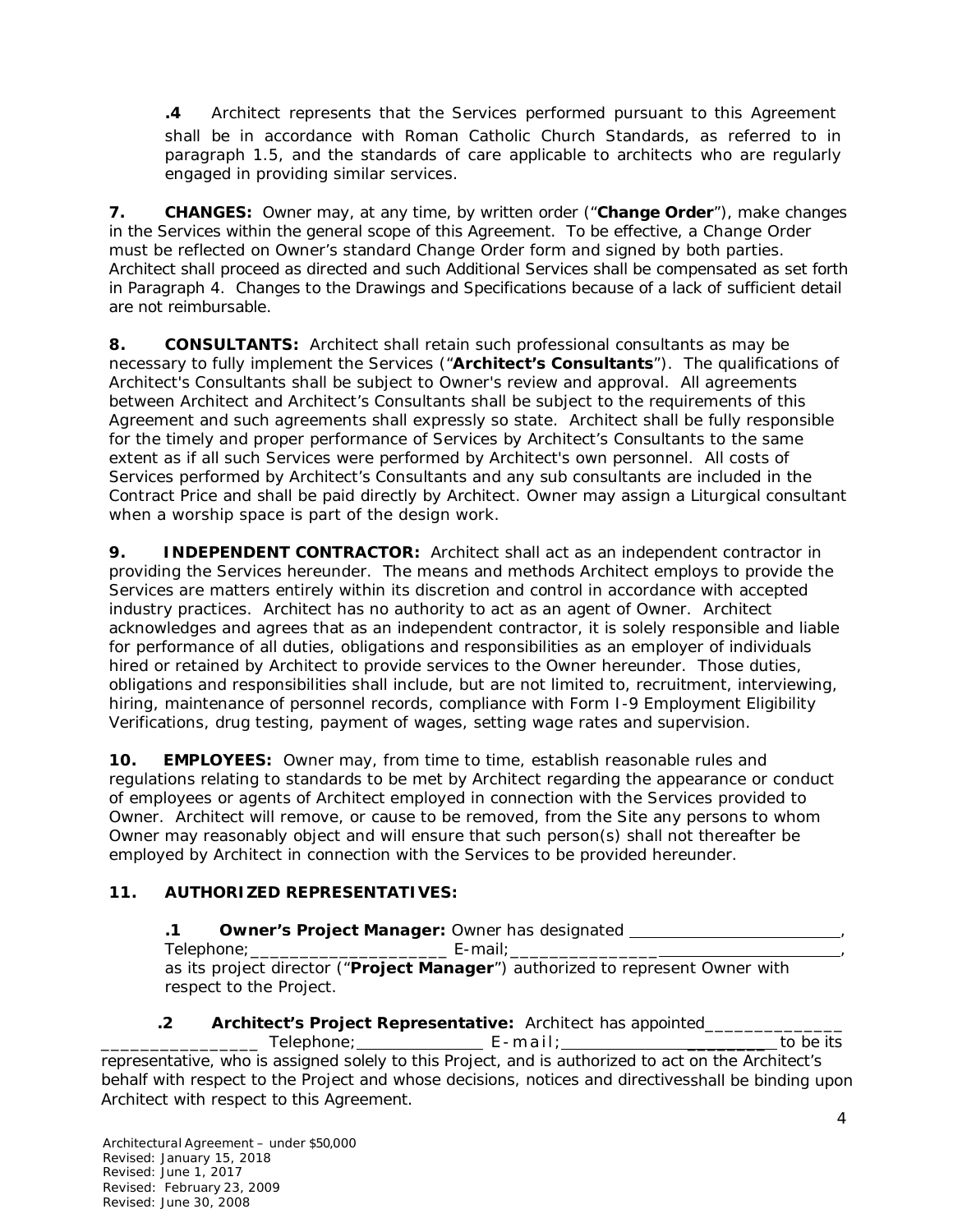**12. TIME OF THE ESSENCE:** Performance of Architect's Services shall commence timely and shall continue until Architect satisfactorily performs its Services. Architect acknowledges that **TIME IS OF THE ESSENCE** of this Agreement. In this regard, Architect hereby accepts and confirms that the time allowed in the Project Schedule is a reasonable time period for completing its Services with professional skill and care and hereby agrees to dedicate sufficient professional staff as may be necessary to guarantee that the Services are performed in accordance with the Project Schedule and within the Contract Time.

**13. INDEMNIFICATION:** Architect shall defend, indemnify and hold harmless the Owner, their respective successors and assigns, and each of their directors, officers, employees, agents, representatives and assigns (collectively referred to as the "**Indemnitees**") from and against any and all claims, causes of actions, damages, liabilities, losses, costs and expenses, including reasonable attorneys' fees, arising out of or connected with the performance of Architect's Services, including the acts, errors or omissions by the Architect, its employees and agents, or others for whom the Architect is responsible in the performance of its Services under this Agreement. Architect's obligations under this Paragraph 13 shall survive termination of this Agreement.

**14. INSURANCE:** Architect shall procure and maintain at its expense policies of insurance of the types and in amounts no less than the minimum coverages specified in **Exhibit B**  attached hereto. Architect shall maintain such policies of insurance for the duration of the Services and for a period of at least two (2) years thereafter if no other time period is specified herein.

**15. TERMINATION:** Owner shall have the right to terminate this Agreement as follows:

**.1** Owner may terminate this Agreement if Architect violates or breaches any of the terms, conditions or covenants hereof and does not remedy such violation or breach within ten (10) days after written notice by Owner to Architect of such violation or breach. Upon the effective date of termination, Architect will be paid for Services satisfactorily completed, subject to Owner's rights to any offsets or damages.

**.2** Owner may terminate this Agreement in whole or in part solely for Owner's convenience upon written notice to the Architect ("**Convenience Notice**"), without regard to any fault or failure to perform by Architect or any other party. In the event of a termination for convenience, Architect shall be paid for all Services satisfactorily performed up to the date of such Convenience Notice, plus an additional amount for reasonable, unavoidable and direct costs of demobilization for a maximum of ten (10) days following receipt of the Convenience Notice.

**.3** Owner shall have no liability to Architect for compensation, expenses, additional fees or anticipated profits for unperformed Services, lost business opportunities, impaired bonding capacity, or any overhead or general conditions costs attributable to a termination by Owner, except as provided in Paragraphs 15.1 and 15.2 hereof. All amounts payable by Owner shall be subject to Owner's right of audit and offset.

**16. ASSIGNMENT:** The Services to be provided by Architect hereunder are personal in nature and accordingly, Architect may not assign or encumber this Agreement or any rights or obligations of Architect hereunder.

**17. OWNERSHIP AND USE OF DOCUMENTS:** Architect agrees that its Services are personal to Owner and considered work for hire and that title to all original drawings, specifications, estimates, field notes and other documents prepared by Architect and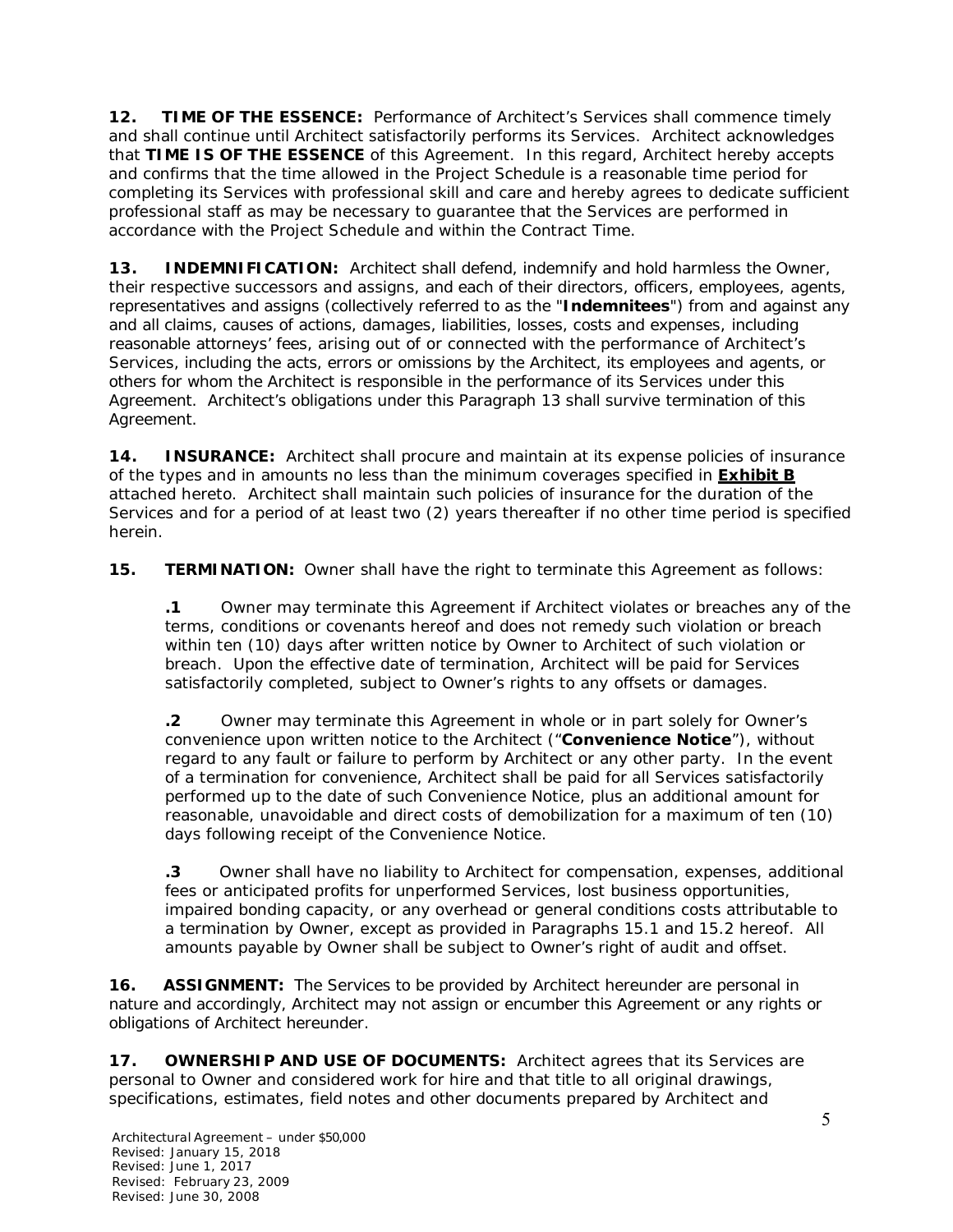Architect's Consultants pursuant to this Agreement shall belong to Owner. To the fullest extent permitted by law, Architect hereby assigns or shall cause to be assigned to Owner, all proprietary rights which Architect or any of Architect's Consultants may have in such documents, including all copyrights. Upon completion of the Services or upon earlier termination, Architect shall promptly deliver to Owner the originals of all such drawings and documents. Architect may retain reproducible copies for its own information and reference purposes. Owner agrees that any re-use of such documents for purposes other than the Project shall be at Owner's sole risk and Architect shall be relieved of any liability hereunder.

**18. ADVERTISING AND USE OF NAME:** Architect shall not display or distribute any advertising signs or notices of any kind whatsoever at the job site, except caution and work in progress signs, without the prior written permission of Parish/Facility in each instance. Any such permission given shall be revocable at any time thereafter without prior notice to Architect and at the sole discretion of Owner.

**19. OWNER'S AUDIT RIGHTS:** Architect shall maintain all Project-related records ("**Project Records**") for a period of two (2) years after the Contract Time has ended ("**Retention Period**"). Owner shall have the right to audit, copy and inspect all such Project Records, including all electronic records, files and renderings which are retained in computers or on diskettes, at all reasonable times during the course of the Services and during the Retention Period.

## **20. CLAIMS AND DISPUTES:**

**.1 General.** The validity, interpretation and effect of this Agreement shall be governed by laws of the State of Hawaii. The existence of any claim, dispute or legal proceeding shall not relieve Architect from its obligation to properly perform its Work as set forth herein. In the event of a dispute with respect to amounts payable under a request for payment from the Architect, Owner shall pay all undisputed amounts and Architect shall continue performing any remaining Work hereunder. Neither party shall initiate a legal proceeding nor shall the applicable statute of limitations commence to run until the Work is fully performed or until this Contract is terminated, whichever occurs first.

**.2 Mediation**. In the event of any claim, dispute or other matter arising out of or relating to this Agreement, the parties shall attempt to resolve any dispute amicably at a meeting to be attended by persons with decisionmaking authority. If, within thirty (30) days after such meeting, the parties have not resolved the dispute, they shall submit the dispute to mediation by written demand in accordance with the Construction Industry Mediation Procedures of the Dispute Prevention and Resolution Inc., 1003 Bishop Street, Pauahi Tower Suite 1155, Honolulu, HI 96813 and bear equally the costs of the mediation.

**.3 Arbitration**. If, within thirty (30) days after mediation is initiated, the mediation does not result in settlement of the dispute, then the same shall be settled by arbitration administered Dispute Prevention and Resolution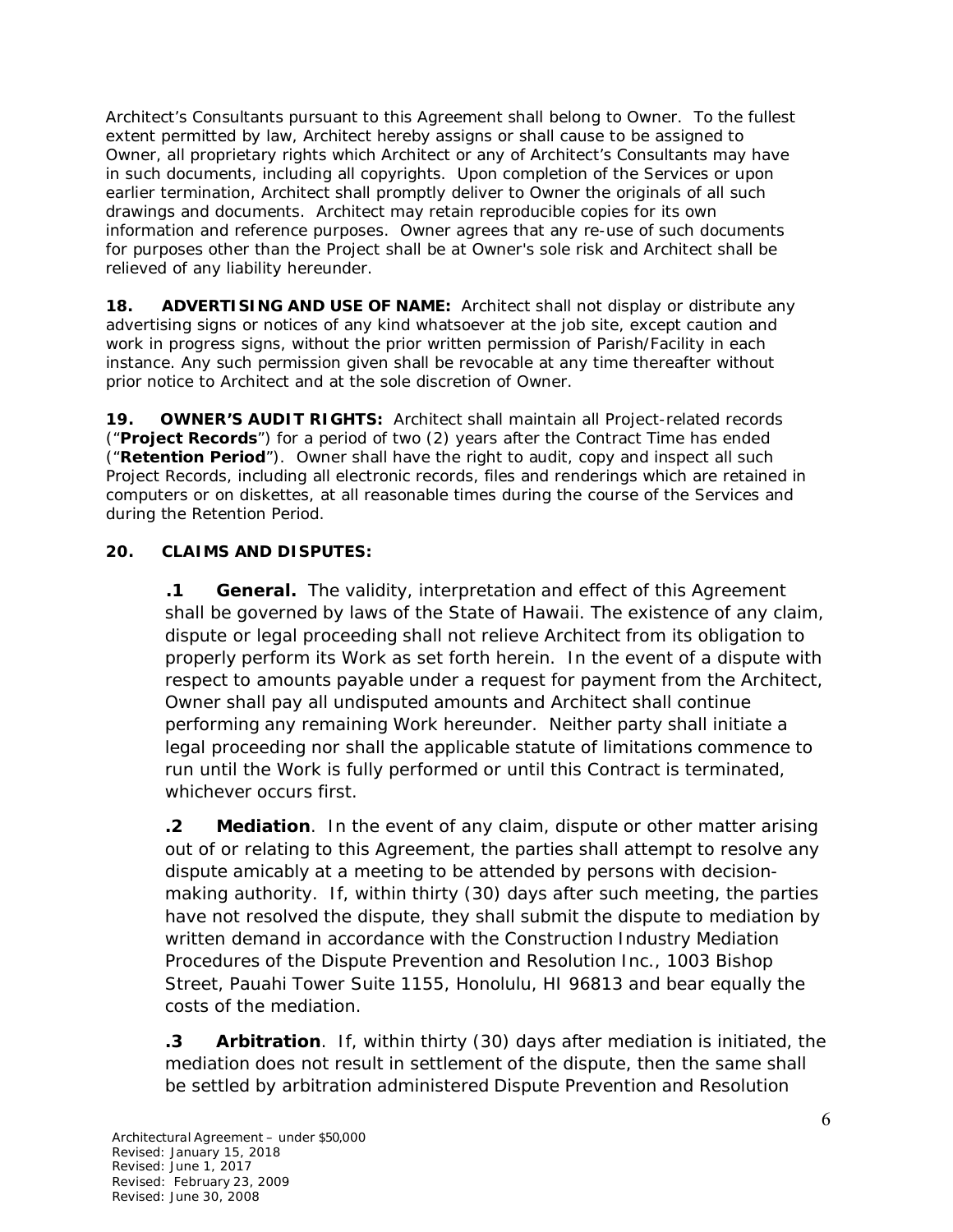Inc., 1003 Bishop Street, Pauahi Tower Suite 1155, Honolulu, HI 96813 and not bylitigation. Either party may submit such unresolved dispute to arbitration, which shall be conducted by a sole arbitrator. The arbitrator shall be selected in accordance with Dispute Prevention and Resolution Inc., 1003 Bishop Street, Pauahi Tower Suite 1155, Honolulu, HI 96813; however, the arbitrator must have experience in construction disputes and must not have any conflict of interest. The compensation of the arbitrator and all related expenses shall be borne equally by the parties, unless otherwise awarded by the arbitrator. Unless otherwise agreed, the arbitration shall be conducted in the State of Hawaii. The prevailing party shall be entitled to recover its reasonable attorneys' fees, costs and disbursements in any action brought to enforce its rights under this Agreement. Prevailing party shall be entitled to recover its reasonable attorneys' fees, costs and disbursements in any action brought to enforce its rights under this Agreement.

#### **.4 WAIVER OF JURY TRIAL**. **THE PARTIES HERETO, AFTER CONSULTING WITH COUNSEL, HEREBY KNOWINGLY AND VOLUNTARILY WAIVE THEIR RIGHTS TO TRIAL BY JURY, AND ACKNOWLEDGE THAT THEY UNDERSTAND AND ACCEPT THE DISPUTE RESOLUTION PROCEDURE SET FORTH IN THIS AGREEMENT.**

**21. NOTICES:** All notices and other communication to be given hereunder shall be in writing and be deemed to have been received either: (1) immediately upon personal delivery or confirmed fax receipt; (2) one (1) business day after having been sent by confirmed overnight courier; or (3) three (3) days after mailing, if mailed by certified mail, return receipt requested, postage prepaid:

If to Owner:

| <b>Owner's Name:</b><br><b>Owner's Address:</b><br><b>Owner's Address:</b><br>Attn: Owner's Rep:<br>$E$ -mail:                |  |
|-------------------------------------------------------------------------------------------------------------------------------|--|
| If to Parish\Facility:                                                                                                        |  |
| Parish\Facility Name:<br>Parish\Facility Address:<br>Parish\Facility Address:<br>Attn: Parish\Facility Rep: ______<br>E-mail: |  |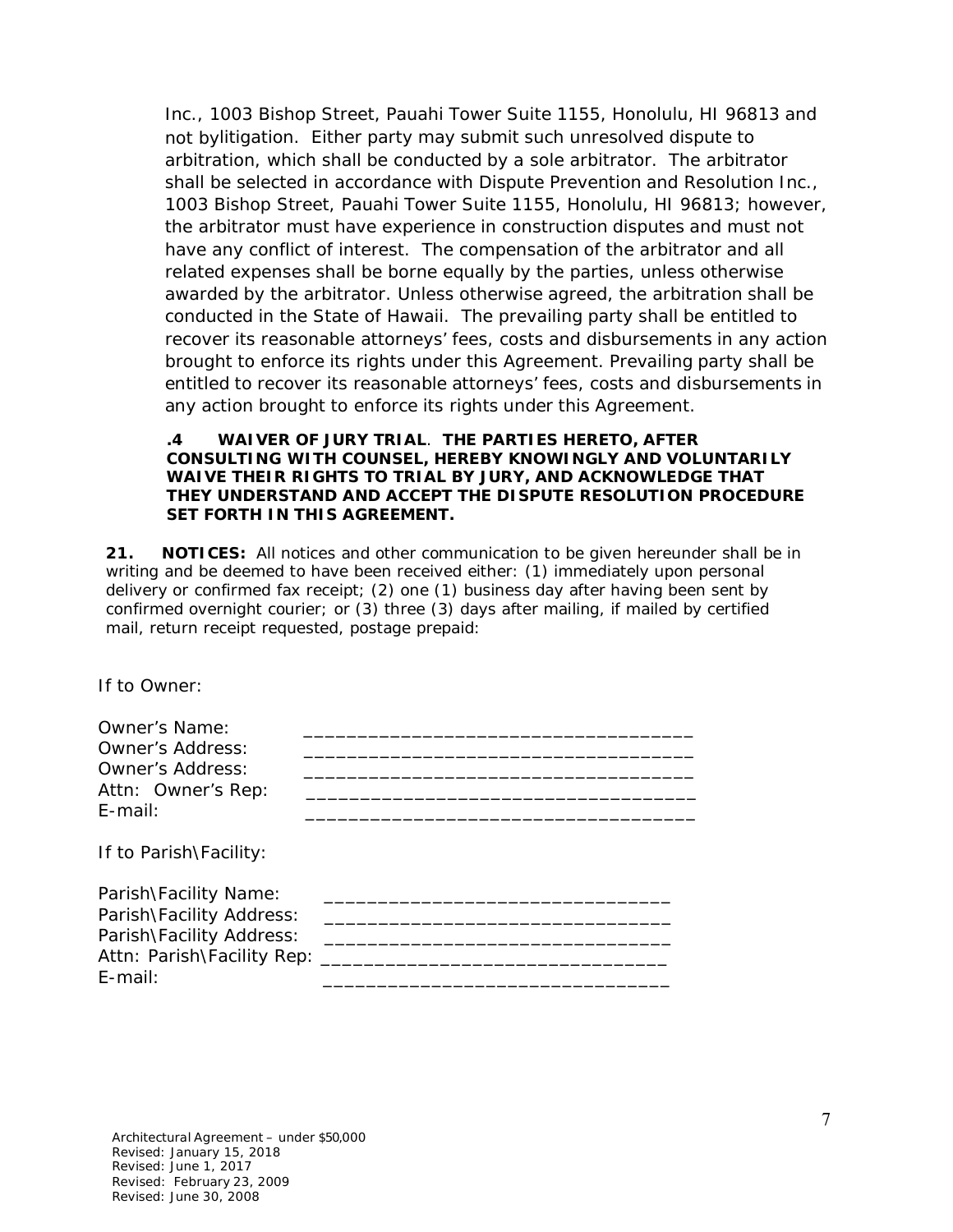If to Architect:

| Name of Architect:     |  |
|------------------------|--|
| Address of Architect:  |  |
| Address of Architect:  |  |
| Attn: Architect's Rep: |  |
| $F$ -mail:             |  |

hereto shall be responsible for notifying each other of any change of address or facsimile number in accordance with this Paragraph 21.

**22. SEVERABILITY:** The invalidity or unenforceability of any one of the terms, conditions, covenants or provisions of this Agreement, or any portion thereof, shall not affect the remaining portions thereof, and the Agreement shall be construed and enforced as if such invalid term, condition, covenant or provision had not been included herein.

**23. ENTIRETY OF THE AGREEMENT:** This Agreement, together with the attached Exhibits, contains the full and complete understanding of the parties as to the subjects contained herein and supersedes any and all prior written or oral agreements or understandings between the parties. This Agreement may not be modified except by a subsequent writing executed by both parties. Waiver from time to time of any provision hereunder will not be deemed to be a full waiver of such provision or a waiver of any other provisions here under. The terms of this Agreement are mutually agreed to be clear and unambiguous, shall be considered the workmanship of all of the parties and shall not be construed against the drafting party.

**24. DAYS:** For the purposes of this Agreement and unless stated to the contrary, the term "days" shall refer to calendar days.

**25. COUNTERPARTS:** This Agreement may be executed in several counterparts, each of which shall be deemed an original, but all of which shall constitute one and the same instrument.

**IN WITNESS WHEREOF**, the parties have duly executed this Agreement as of the day and year first written above.

#### **PARISH**

| By:    |  |  |
|--------|--|--|
| Name:  |  |  |
| Title: |  |  |

#### **NAME OF ARCHITECT**

| By:    |  |
|--------|--|
| Name:  |  |
| Title: |  |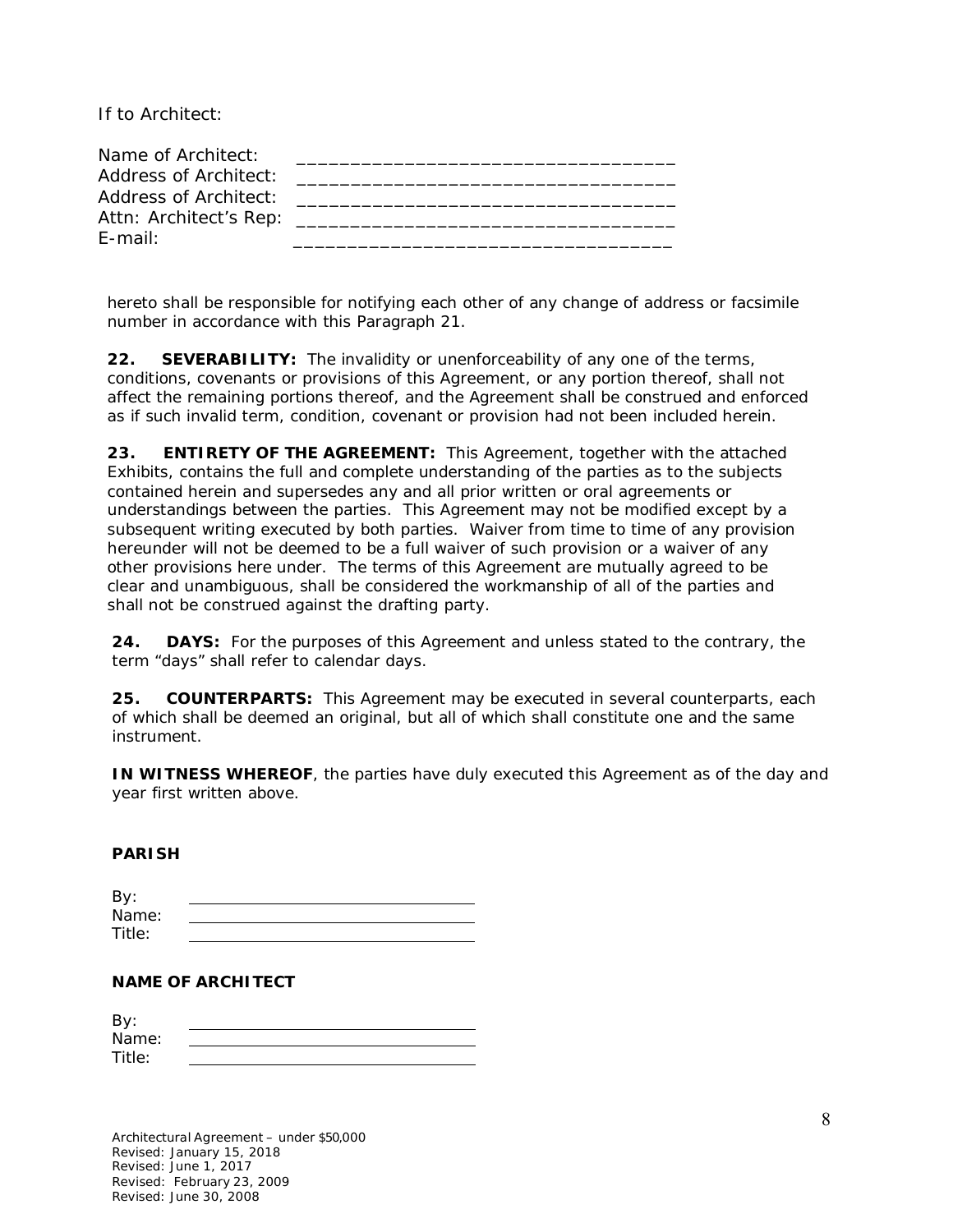Diocesan form must be reviewed by the Diocesan Attorney when there are suggested modifications to this agreement:

#### **ASHFORD & WRISTON**

A Limited Liability Law Partnership LLP

By: Name: Name: Title: <u>\_\_\_\_\_\_\_\_\_\_\_\_\_\_\_\_\_\_\_\_\_\_\_\_\_\_\_\_\_\_\_\_\_</u>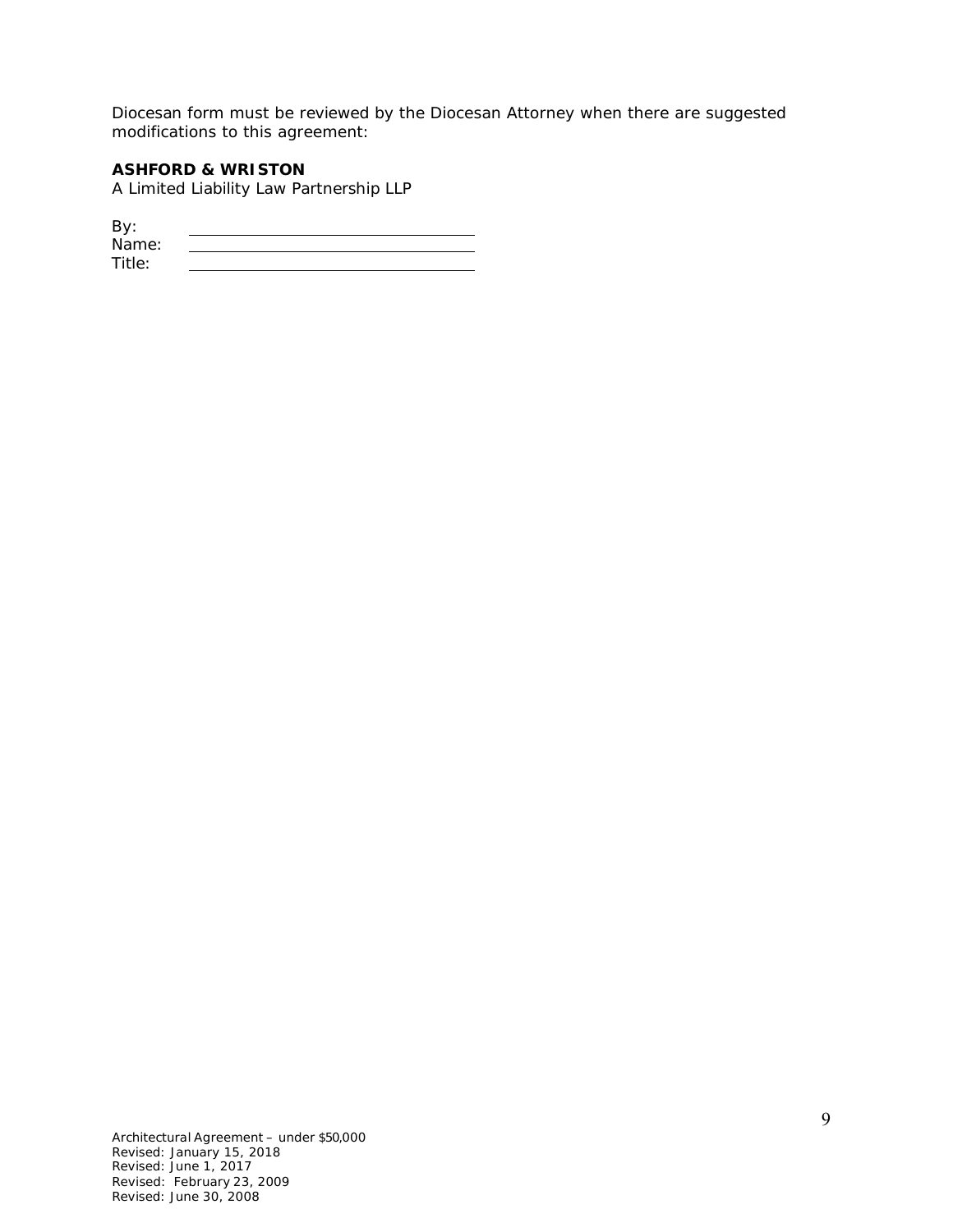## **EXHIBIT A**

**I.** DESCRIPTION OF SERVICES. The Services to be provided by Architect are as follows:

**II. HOURLY RATES.** Architect's hourly rates shall be as follows:

#### **III. PAYMENT TERMS.**

The Contract Price shall be due and payable as follows, unless otherwise agreed between Architect and Owner: (i) if the Contract Time is less than thirty (30) days, the Contract Price shall be due and payable within thirty (30) days after approval by Owner of Architect's request for payment following completion of the Services; or (ii) if the Contract Time is more than thirty (30) days, Architect shall submit payment requests to the Parish/Facility on or before the twentieth (20th) day of each month, such request to be supported by such documentation as Owner shall require to verify entitlement. Once approved by Owner, Architect's request for payment shall be payable within thirty (30) days after receipt by the Project Director.

| <b>IV.</b> CONTRACT TIME. Architect shall commence its Services on or before            |                                      |
|-----------------------------------------------------------------------------------------|--------------------------------------|
| and shall complete its Services on or before ____________.                              | In addition,                         |
| Architect shall complete phased drawings in accordance with the following schedule: (1) |                                      |
|                                                                                         |                                      |
| than                                                                                    | (3) Design Development documents by  |
| no later than                                                                           | and (4) Construction Documents by no |
| later than                                                                              |                                      |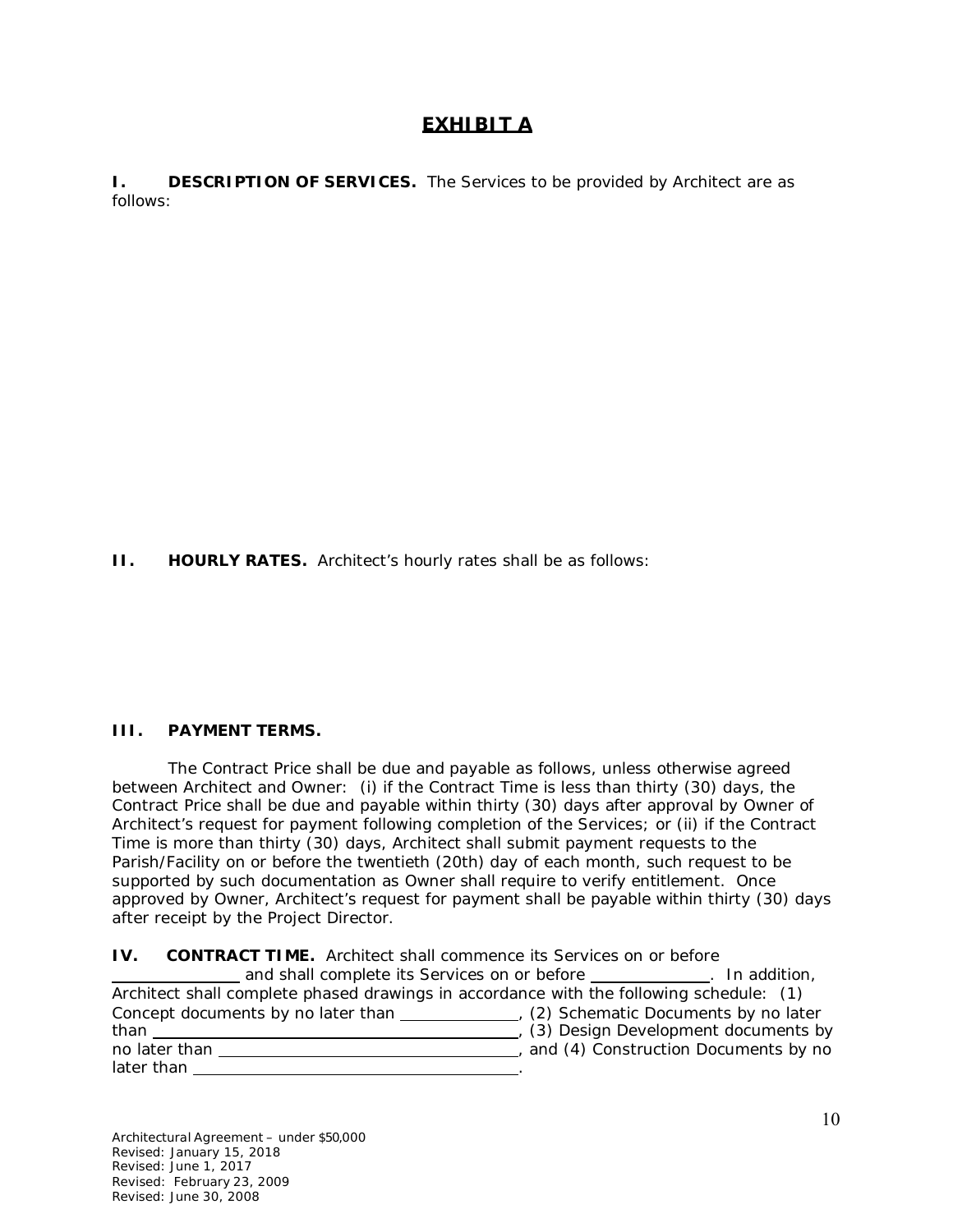## **EXHIBIT B Insurance Requirements**

At Architect's expense, Architect shall maintain insurance coverage of the following types continuously throughout the term of this Agreement or during any period Services are performed relating to this Agreement:

Architect shall carry Worker's Compensation per applicable laws and Employer's Liability insurance with a limit not less than \$500,000 each accident for bodily injury, \$500,000 each employee for bodily injury by disease, and \$500,000 policy limit for disease.

Architect shall carry Commercial General Liability (CGL) insurance on an occurrence form with a limit of not less than \$1,000,000 each occurrence covering liability arising from independent Architects, products-completed operations, personal injury and advertising injury, and liability assumed under an insured contract. Indemnitees shall be included as additional insureds under the CGL on form CG 20-10 or equivalent. This insurance shall apply as primary with respect to any other insurance or self-insurance available to Owner.

If Architect's Services require or involve the ownership, maintenance or use of an auto, Architect shall carry Commercial Auto Insurance with a limit of insurance no less than \$1,000,000 each accident covering "any auto" whether owned, scheduled, leased, hired or other.

Architect may, at its option, purchase insurance to cover its personal property. In no event shall Owner be liable for any damage to or loss of personal property sustained by Architect, whether or not it is insured, even if such loss is caused by the negligence of Owner, its employees, officers, directors, or agents.

Architect shall carry professional errors and omissions coverage in an amount of not less than One Million Dollars (\$1,000,000) per claim which shall include the coverage for attorney fees and investigation. Such policy shall cover claims arising out of negligent errors or omissions during the performance of professional services. The retroactive date of the policy must be shown on the certificate of insurance and must be before the date of this Agreement. If the coverage is canceled or not renewed and it is not replaced with another policy with a retroactive date that precedes the date of this Agreement, the Architect must provide extended reporting coverage for a minimum of two years after completion of this Agreement or the Services on the former policy. Architect shall keep such insurance in force during the course of this Agreement and for a period of not less than two (2) years after the date of substantial completion of the Services in accordance with the terms of this Agreement. Architect shall require its sub-consultants to provide the same Professional Liability Insurance coverage, unless otherwise agreed by Owner in writing.

Architect waives on behalf of itself and its insurers all rights against Owner and its agents, officers, directors, and employees for recovery of damages to the extent these damages are covered by its insurance regardless of deductibles, if any. Insurance companies affording the coverage required above shall have an AM Best Rating of no less than A-VII. Failure to maintain the required insurance may result in termination of this Agreement at Owner's option. By requiring insurance herein, Owner does not represent that coverage and limits will be adequate to protect Architect. The requirements contained herein shall not be construed in any manner to relieve or limit Architect's indemnification obligations for any loss or claim arising out of this Agreement.